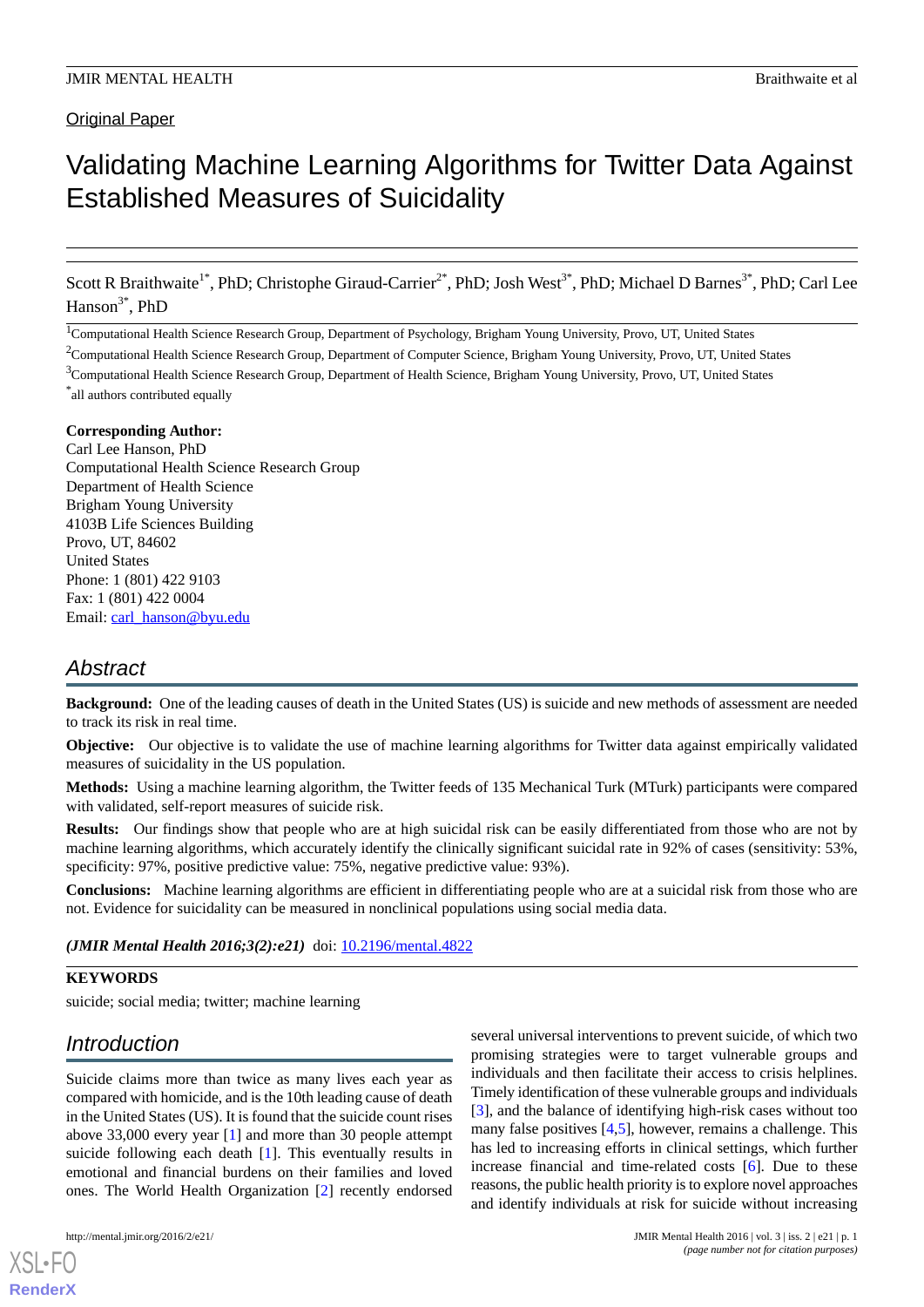costs or adding burdens to the already present clinical system. This effort may benefit from the introduction and proliferation of emerging social media technologies.

Social media has provided researchers with new avenues to employ automated methods for analyzing language and to better understand individuals' thoughts, feelings, beliefs, behavior, and personalities [[7](#page-6-6)]. Studies of language-using computational data-driven methodologies have demonstrated utility for monitoring psychological states and public health problems such as influenza [\[8](#page-6-7),[9\]](#page-6-8), heart disease mortality [[10\]](#page-6-9), drinking problem [\[11](#page-6-10)], prescription drug abuse [[12](#page-6-11)[,13](#page-6-12)], and tobacco use [[14\]](#page-6-13). Infodemiology or infoveillance is an emerging field related to computational data-driven methodologies and other studies, that use social media to understand and monitor health problems efficiently [[15](#page-6-14),[16\]](#page-6-15).

Twitter is a social media application that allows users to broadcast news, information, and personal updates to other users (followers) in tweets or statements of 140 characters or less. Speech is considered to be an important marker for both depression and suicide risk assessment [[17\]](#page-6-16), and Twitter provides a novel social media avenue for exploring these major public health concerns. Initial studies confirmed the role of infodemiology or infoveillance for social media data to track health trends [\[8-](#page-6-7)[14\]](#page-6-13), something beyond its original purpose. However, these early studies are limited as they failed to prove that the observed trends reflect the actual values. The advanced research in several studies has focused on confirming social media observations, which increases our collective confidence in these data values that act as a source for monitoring health issues and trends [\[18](#page-7-0)-[20\]](#page-7-1). Most relevant to the work presented here, recent studies have used Twitter, Sina Weibo (Sina Weibo is a Chinese social media and microblogging site similar to Twitter), and Reddit specifically to tackle suicidality [\[21](#page-7-2)-[25\]](#page-7-3). An annual workshop series commenced in 2014 on *Computational Linguistics and Clinical Psychology: From Linguistic Signal to Clinical Reality*, has attracted a host of social media data-driven work on suicide, as well as other mental health issues, including depression, schizophrenia, dementia, and posttraumatic syndrome disorder (eg, see [\[26](#page-7-4)[-30](#page-7-5)]). Additional research remains warranted to demonstrate the safety and efficacy of social media prevention activities [[31\]](#page-7-6), and methodological issues need further refinement especially in terms of specificity and sensitivity of suicide risk. The purpose of this study was to validate the use of machine learning for Twitter data against empirically validated measures of suicidality in the US population with an eye for suicide prevention.

## *Methods*

### **Recruitment and Procedure**

The participants for this study were selected through Amazon's Mechanical Turk (MTurk, www.mturk.com). Participants in the US who were frequent Twitter users and above 18 years of age were invited to participate in a "Survey for Twitter users (~10 min)." Only those who had completed more than 500 Human Intelligence Tasks (HITs)—the name MTurk gives to online tasks, including surveys, transcriptions, categorization of receipt items, etc.—with an approval rate of  $> 95\%$  (ie,

 $XS$ -FO **[RenderX](http://www.renderx.com/)**

requesters found their work was acceptable for more than 95% of tasks they had undertaken) were allowed to complete the survey. Participants were informed that this survey was for Twitter users and that "Only those who are active Twitter users with public, personal Twitter accounts may participate, we will not approve any workers who do not meet these qualifications." To ensure the eligibility of participants, they had to complete a screening questionnaire before accepting the HIT. The screening questionnaire questioned whether they had an active, public Twitter account, how long the account had been active, and how often they tweeted. Our survey was published during the early summer of 2014 and republished during the early fall of 2015. Participants were paid according to the current MTurk market rates (ie, between 30 and 50 cents). The authors' university institutional review board approved all the study procedures and measures.

### **Stimuli: Human Intelligence Tasks**

Participation in the study consisted of providing a Twitter handle and completing a set of questionnaires that assessed psychosocial functioning. A Twitter handle is a username that takes the form @username. The questionnaires examined in the present study are the Depressive Symptom Inventory–Suicide Subscale (DSI-SS), The Interpersonal Needs Questionnaire (INQ), and Acquired Capability for Suicide Scale (ACSS). The DSI-SS, a 4-item screening tool for suicidal symptoms assesses suicidality in a reliable and valid manner. In addition to an established clinical cutoff, it assesses for resolved plans and presuicidal actions, which are absent in most suicidal cases [\[32](#page-7-7)]. The INQ and ACSS scales assess facets of Joiner's Interpersonal Theory of suicide: thwarted belongingness, perceived burdensomeness (INQ), and the acquired capability for suicide (ACSS) [\[33](#page-7-8)]. These scales have demonstrated good reliability and construct validity [[34\]](#page-7-9).

#### **Participants**

In Summer 2014, we decided to obtain a sample of 100 participants. Beginning with 489 potential participants, we dropped 251 participants that did not actually provide data (most of these were likely bots, which are computer programs designed to generate responses to HITs in hopes of receiving payment). Researchers studying MTurk data collection recommended involving high reputation participants (those with a high number of completed and approved HITs) and including attention control checks [\[35](#page-7-10)]. We included control questions to ensure that those who responded were providing reliable data. Our control questions were designed to discern whether the participant was paying attention to each question (eg, "In the last month how often have you showed that you were paying attention by selecting 'Sometimes'"). We included five control questions; participants who failed two or more were excluded. About 46 participants who failed to answer the control questions were excluded. Finally, five participants attempted the survey more than once, in some cases with variable answers. Since, it was impossible to decide which of their answers was valid, we removed these respondents and their duplicates (17 participants in total), resulting in 175 participants. To validate the Twitter handles provided by the corresponding MTurk participants, we used the Twitter API via Twitter4J, and queried the last status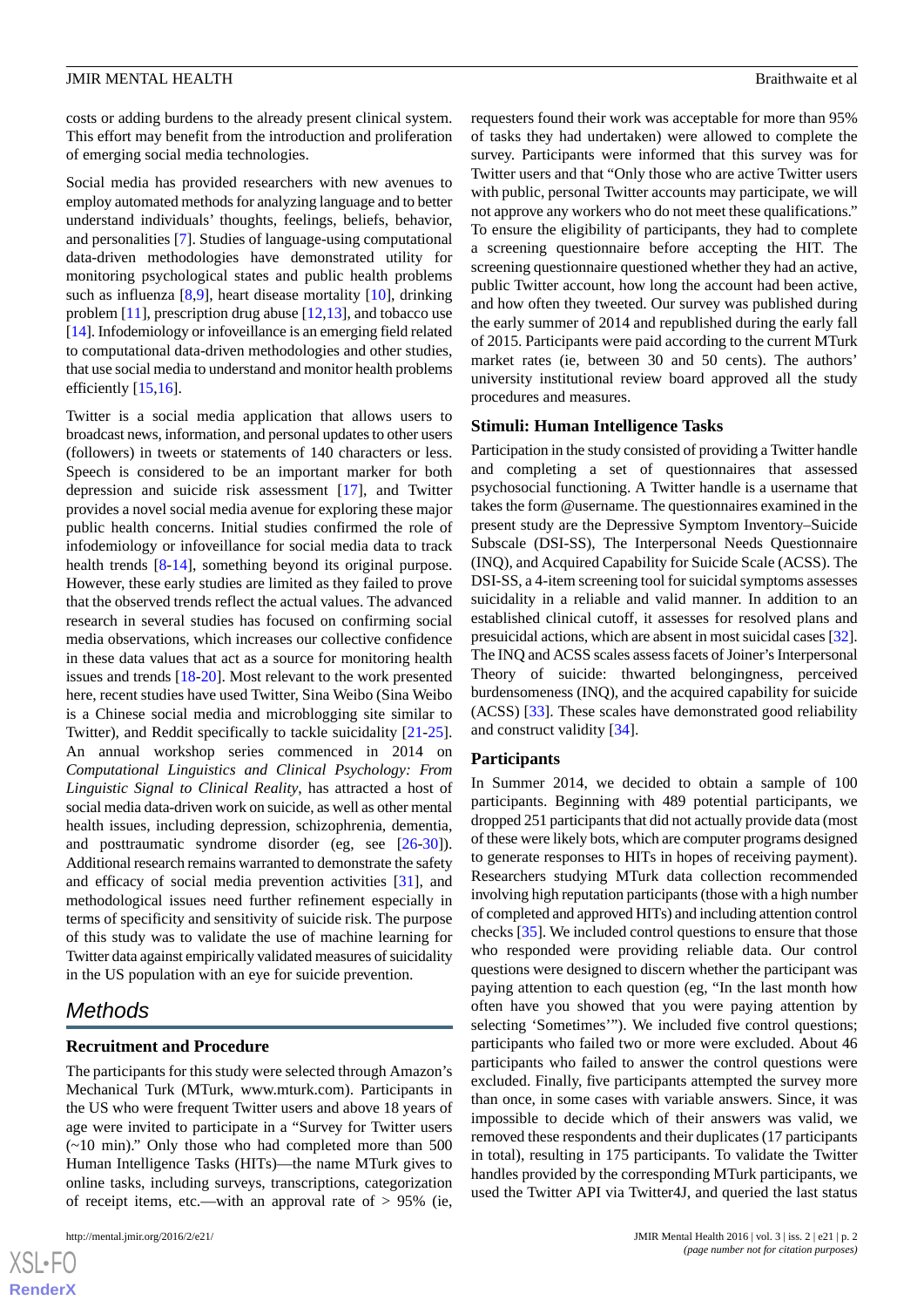by the handle. We removed all users who could not answer the query as it indicates that either the user does not exist or the user's account is not public. As individuals sometimes find it funny to mention a celebrity handle as their own, we verified that the user was not a celebrity. If an account was verified as a celebrity account, we removed the corresponding user. In addition, to ensure that the MTurk participants had some activity on Twitter and that they would have a sufficient number of tweets for our analysis, we removed all users who posted less than two posts per month on an average. To find the average number of posts per month, we divided the total number of tweets that the user posted by the number of months, since the user's account was created. Finally, we removed all users whose last tweet was more than 1 month old. In total, there were 101 MTurk workers with both permissible responses and exploitable Twitter accounts. In Summer and Fall 2015, we repeated the above data collection procedure to extend the size of our sample. We began with 111 more potential candidates, excluded 77 of them, resulting in an additional 34 exploitable Twitter accounts for a final sample of size *N*=135. Participant characteristics are shown in [Table 1](#page-2-0). For all valid user accounts, we again queried the Twitter API to collect the latest 200 tweets of the user.

<span id="page-2-0"></span>**Table 1.** Participant characteristics

| Ethnicity                           |            |
|-------------------------------------|------------|
| African American                    | 19 (14.1%) |
| Asian                               | 5(3.7%)    |
| Latino                              | $6(4.4\%)$ |
| Mixed/Biracial                      | $9(6.7\%)$ |
| Caucasian (White)                   | 95 (70.4%) |
| Native American                     | 1(0.7%)    |
| Education                           |            |
| Graduate of professional degree     | 14 (10.4%) |
| Bachelor's degree                   | 48 (35.6%) |
| Some college                        | 60 (44.4%) |
| High school or equivalent (eg, GED) | 9(6.7%)    |
| Less than high school               | $4(2.9\%)$ |
| Income                              |            |
| Over \$150K                         | $2(1.5\%)$ |
| \$100K-\$150K                       | $4(3.0\%)$ |
| \$75K-\$100K                        | 12 (8.9%)  |
| \$50K-\$75K                         | 28 (20.7%) |
| \$25K-\$50K                         | 41 (30.3%) |
| Under \$25K                         | 46 (34.1%) |
| None                                | $2(1.5\%)$ |
| Twitter account creation date       |            |
| 2008                                | 14 (10.4%) |
| 2009                                | 39 (28.9%) |
| 2010                                | 17 (12.6%) |
| 2011                                | 23 (17.1%) |
| 2012                                | 20 (14.8%) |
| 2013                                | 13 (9.6%)  |
| 2014                                | $8(5.9\%)$ |
| 2015                                | $1(0.7\%)$ |

<sup>a</sup>GED General Educational Development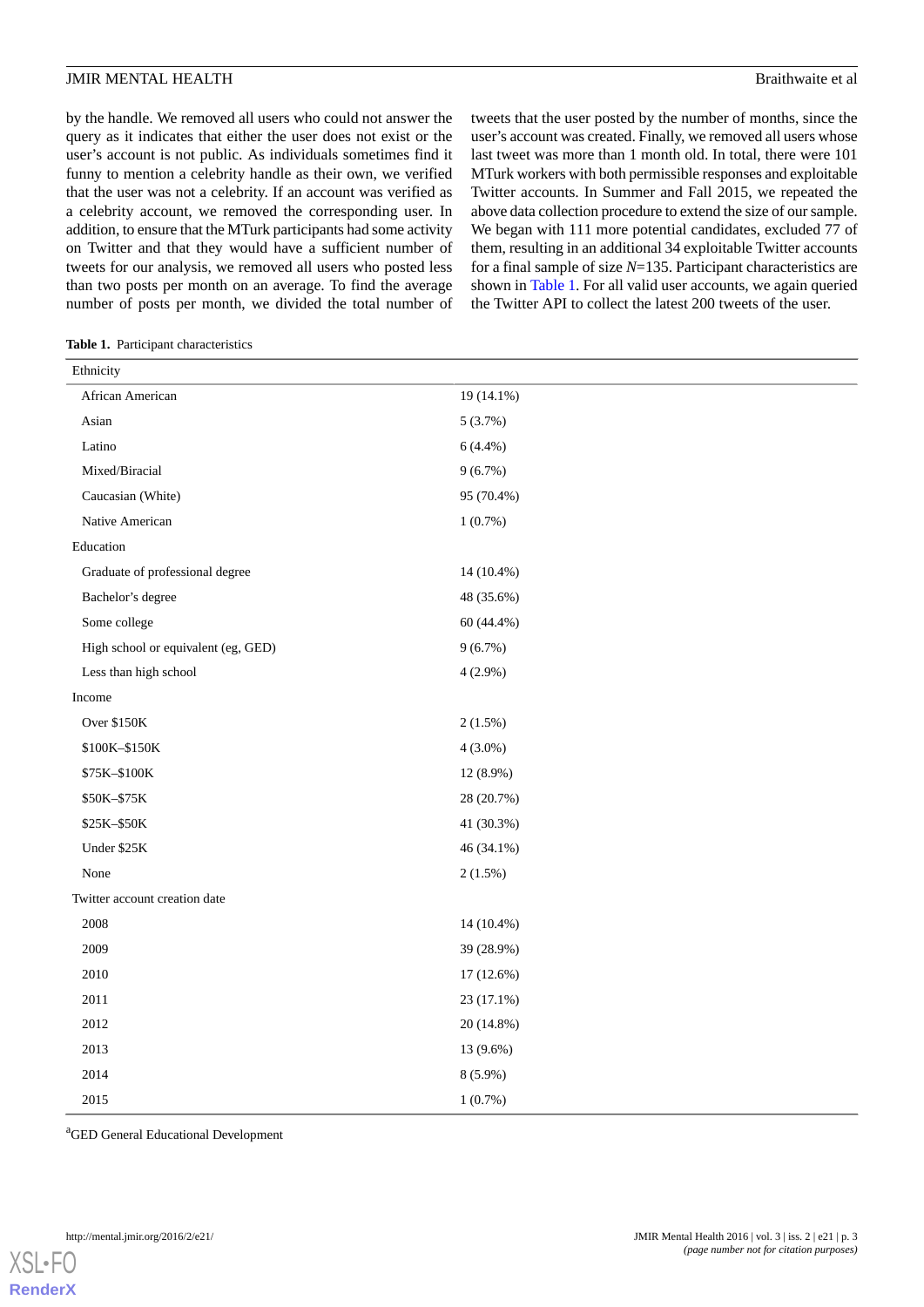### **Analysis of Tweets**

For each participant, the textual content of all of the retrieved tweets was aggregated into a single file. Each file was then analyzed with the updated 2015 version of Linguistic Inquiry and Word Count software (LIWC) [[36\]](#page-7-11). LIWC is a language analysis tool that extracts information from text in three main forms. The first, new in the 2015 version, consists of four variables that capture global high-level properties of the text as percentiles, namely, analytical thinking, clout, authenticity, and emotional tone. The second consists of 71 variables that represent the relative use of predefined word categories, from linguistic forms, such as pronouns and verbs, to psychological, social, emotional, and cognitive mechanisms, such as family, anger, sadness, certainty, leisure, religion, and death. The third focuses on the relative use of 17 language markers (eg, swear words, netspeak) and punctuation categories. For each of its 88 base categories, LIWC computes the percentage of total words in that category within the body of text being analyzed. For example, if a text sample has 125 words, and 3 of these words belong the pronoun category, LIWC gives a score of 2.4 (3/125) to that category. LIWC has been validated in a number of studies in the context of social media data [[37](#page-7-12)[,38](#page-7-13)] and has been previously proved to correlate in meaningful ways with suicidality [\[39](#page-7-14)[-41](#page-7-15)]. LIWC has also been used to annotate tweets as showing signs of distress, where distress is regarded as a risk factor for suicide [\[42](#page-8-0)], as well as to analyze language differences across ten mental health issues [\[43](#page-8-1)].

### **Description of Sample**

Our sample consists of 85 females and 50 males with an ethnic composition largely consistent with the US population, with a slight under-representation of Latino, and overrepresentation of mixed/biracial individuals. The distribution level of education and income suggests that our sample consists of generally more educated and affluent individuals than the national average, consistent with the findings of other researchers [[44\]](#page-8-2). About 7 (5.2%) individuals were identified as homosexual, 18 (13.3%) as bisexual, and 110 (81.5%) as heterosexual. The proportion of individuals who were not heterosexual is higher than that expected from population norms, perhaps because social media provides readier access to lesbian, gay, bisexual, and transgender (LGBT) populations than traditional methods of sampling [[45\]](#page-8-3). All Twitter accounts were listed as English accounts, and most users had been active for several years as shown by the distribution of account creation dates in [Table 1.](#page-2-0) Almost half of the users (64 of 135) had posted over 2000 tweets at the time of data collection. About 17 individuals in our sample could be confidently considered as clinically significantly suicidal, since their DSI-SS score was greater than 2; the remaining 118 individuals were deemed nonsuicidal.

### **Machine Learning**

For each participant, we built a feature vector consisting of the LIWC variables, together with a target class label: suicidal, nonsuicidal (as determined by the DSI-SS). The set of 135 vectors form a training data set that can be used by classification learning algorithms to induce a predictive model of suicidality. We implemented the predictive analysis in Python, using the scikit-learn library [\[46](#page-8-4)].

 $XSI - F($ **[RenderX](http://www.renderx.com/)** Various classification learning algorithms are available. For this study, our aim was to build not only a model with good accuracy but also one that would potentially provide insight into its predictions. Hence, decision tree learning was selected as it empirically produced accurate models for a large number of applications, and the models it built are easily interpretable [[47\]](#page-8-5). Decision tree learning implements a kind of divide-and-conquer approach to learning. At each stage, a feature is selected and becomes the root of a subtree whose branches are the values, or ranges of values, of the selected feature. The training data are partitioned along these values, and sent down the corresponding branch. The process is then applied recursively to each partition until all training examples in the partition have the same label or there are no more features to select; at this point, a leaf node is created and labeled with the most prevalent label in the partition. A new example is classified by starting at the root of the tree, and following a path to a leaf node such that at each internal node the example takes the branch corresponding to its value for the feature at that node. The leaf node label is the predicted label for the new example. Note that the prevalence computed for a leaf node during training may in turn serve as a measure of confidence in its predictions. During learning, feature selection is affected by maximizing gain of information or the difference between the entropy of the training data before and after partitioning. Entropy measures the purity of a set of training examples with respect to the class label. A set where all of the examples have the same label has minimum entropy, while a set where the examples are spread uniformly over all labels has maximum entropy. Hence, at each stage, the attribute that is best at discriminating among the training examples at that stage is selected.

We estimate the accuracy of our decision tree learning approach using leave-one-out cross-validation (loo-cv), wherein, a decision tree is induced from all but one of the participants' feature vectors and tested on the out-of-training participant. The process is repeated *N* times, until each participant has been left out for testing. For each participant, we record whether the prediction was correct and aggregate over all participants to obtain an overall accuracy value.

### *Results*

Analysis of responses to the INQ across the entire group and for each subgroup (suicidal and nonsuicidal, as defined by the DSI-SS cut-point) revealed significant differences. Suicidal individuals endorsed significantly less belongingness (one-tailed independent sample *t* (133) = -5.84, *p*<.001; Cohen's *d*=-1.52, 95% *CI* [-2.05, -0.97]), and significantly higher burdensomeness (*t* (133) = -8.41, *p*<.001; *d*=-2.18, 95% *CI* [-2.75, -1.61]). Those indicating significant suicidality reported a slightly higher acquired capability for suicide  $(t(133) = -1.91, p = .03; d = -0.49,$ 95% *CI* [-1.00, 0.19]). These results offer additional support for the validity of the INQ and provide converging evidence of the suicidality of those who were above the cutoff on the DSI-SS.

If the DSI-SS cutoff identifies 17 individuals in our sample as suicidal, then the default accuracy of a predictive model, obtained by indiscriminately predicting the most prevalent class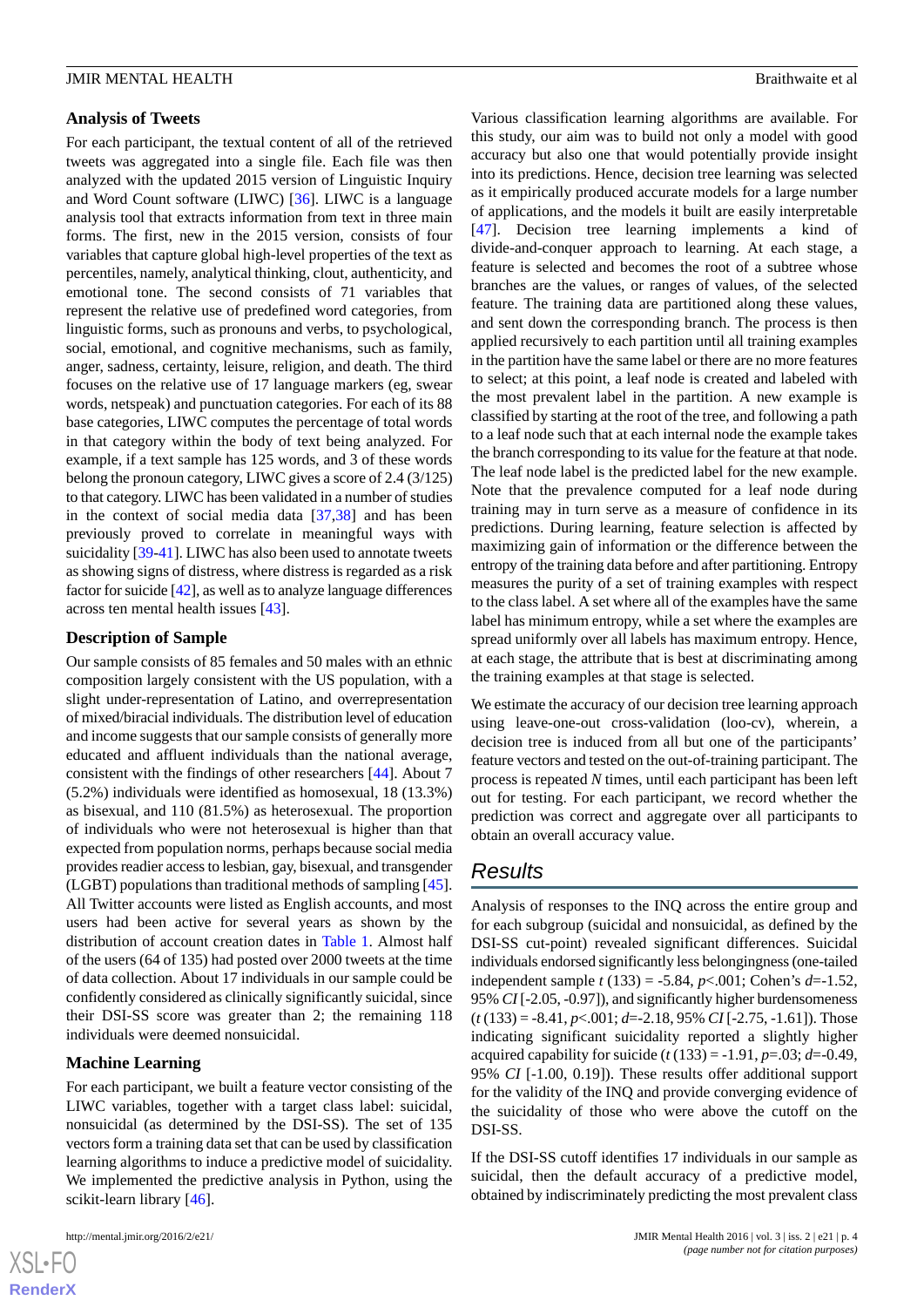(here, nonsuicidal), is 87.4% (118/135). The decision tree's loo-cv accuracy was 91.9%. The confusion matrix, shown in

[Table 2](#page-4-0) , gives rise to the following values.

<span id="page-4-0"></span>

| Table 2. Loo-cv confusion matrix for decision tree learning |
|-------------------------------------------------------------|
|-------------------------------------------------------------|

|              | Suicidal | Not suicidal |
|--------------|----------|--------------|
| Suicidal     |          |              |
| Not suicidal |          | 112          |

- Sensitivity: 0.53 (8 suicidal individuals were wrongly labeled as nonsuicidal)
- Specificity: 0.97 (only 3 out of 118 nonsuicidal individuals were wrongly labeled as suicidal)
- Positive predictive value: 0.75 (only 3 of the 12 individuals labeled as suicidal were actually not suicidal)
- Negative predictive value: 0.93 (only 8 of the 123 individuals labeled as nonsuicidal were actually suicidal)

The pruned decision tree induced from the complete sample is shown in [Figure 1](#page-4-1). It is included here for its explanatory power.

We note that there were minor differences in deeper parts of the unpruned trees induced over various runs, as increased depth tends to lead to overfitting. However, the macrostructure of the pruned tree depicted in [Figure 1](#page-4-1) remains consistent across runs, suggesting that the results should generalize.

<span id="page-4-1"></span>The structure of the tree is rather consistent with intuition as well. The tree first splits on the "achieve" category of LIWC, such that if an individual's usage rate of achievement-related words exceeds 1.46, that individual is labeled as nonsuicidal. It is striking that the corresponding leaf node has very low entropy, indicating that 72 of the 73 individuals in our sample

**Figure 1.** Result from Decision Tree Learning Algorithm.

satisfying the condition are indeed nonsuicidal. A noted fact is that a value of 1.46 for the "achieve" category is larger than the mean "achieve" values of most genres of writing analyzed using LIWC, as reported in the LIWC documentation [\[36](#page-7-11)]. This suggests that relative to others, these individuals' tweets have a higher proportion of achievement-related words, and that this high degree of achievement talk covaries with nil levels of clinically significant suicidality.

The next node where the tree splits (left branch) contains the "religion" category of LIWC. If an individual's rate of usage of religion-related words exceeds 0.24, then that individual is labeled as nonsuicidal. As seen above, it is striking that the corresponding leaf node has rather small entropy, giving relatively high confidence to the prediction (90%; 36 of 40). This seems to confirm other studies suggesting that religiosity may act as a protective factor against depression, social isolation, and suicidality. If the rate of religion-related words is low, the prediction of suicidality jumps to just about 50% (12 of 22). The final split of the pruned tree contains the "relativity" category, which is related to notions of motion, space, and time. It provides a rather clean separation between suicidal and nonsuicidal individuals.



### *Discussion*

### **Principal Findings**

Suicide continues to be one of the leading causes of death in the US [[1](#page-6-0)] and new methods of assessment capable of tracking

[XSL](http://www.w3.org/Style/XSL)•FO **[RenderX](http://www.renderx.com/)**

suicide risk in real time are required. Our findings reveal that machine learning algorithms can help differentiate between those who are at suicide suicidal risk and those who are not. Below we discuss these findings in light of theories of suicide, implications for public health intervention, and future directions for using social media to reduce suicide.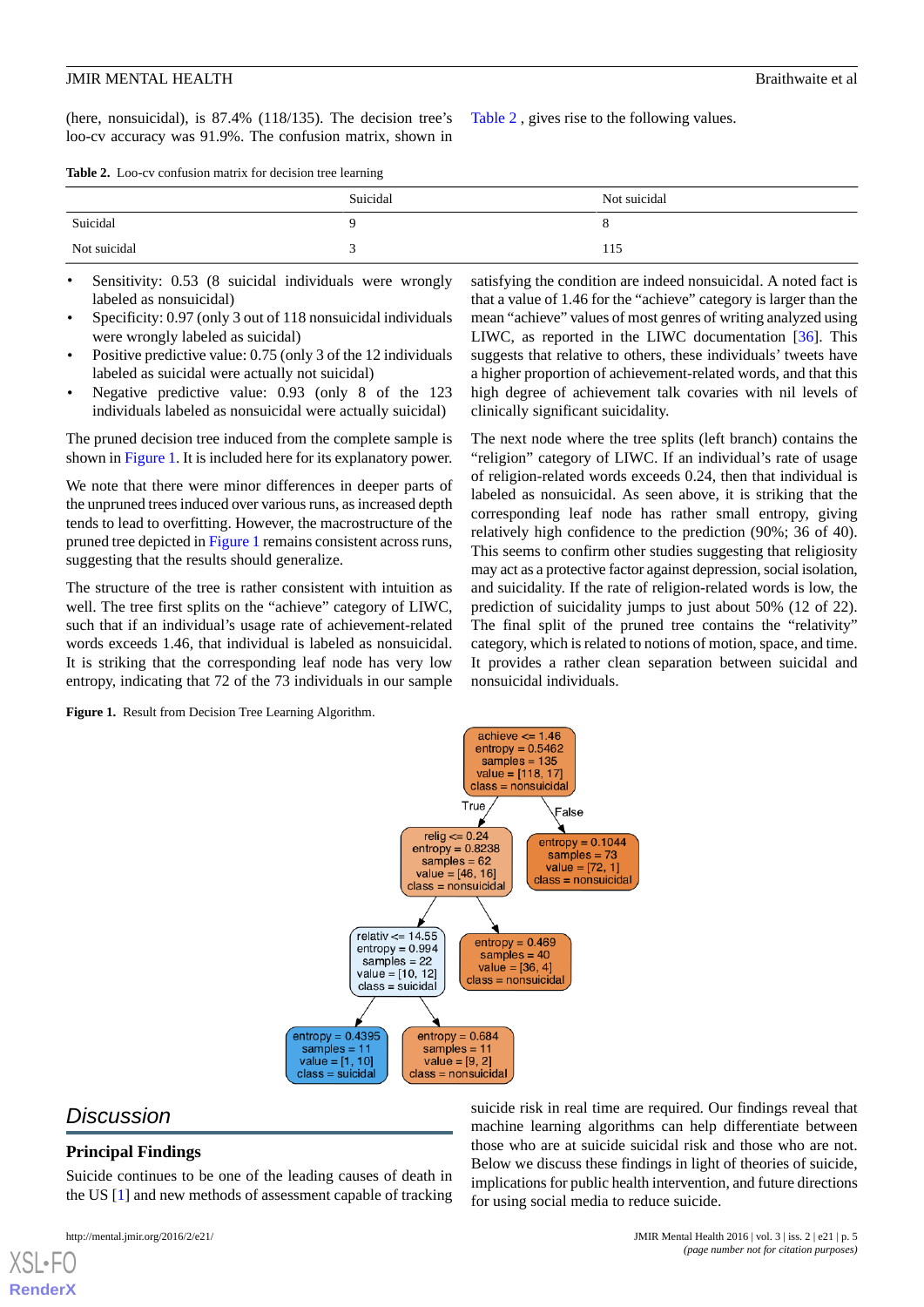The notion of using ML approaches to make interpretations of large data has been explored previously. Poulin et al. demonstrated the capacity for an algorithm to identify suicide risk by analyzing clinical notes [[48\]](#page-8-6). Provided the clinical context of the notes, which included specific references to suicidality, their findings may be somewhat expected. Another step beyond, then, is the analysis of data, which were not intended for a professional audience and to identify the user at suicidal risk. It is believed that text in social media includes technical jargon or official diagnoses indicative of suicidal risk. Only a handful of studies have examined measurement of suicidality in social media data using a variety of methodological approaches. One showed that simply tweeting the phrases "want to commit suicide" or "want to die" were predictive of suicidal ideation and behavior [[49\]](#page-8-7). At least two studies have employed machine-learning algorithms to assess suicide risk. One compared level of agreement between humans and algorithms on three categories of suicide risk, finding rates of agreement between 76–80% [[22\]](#page-7-16). Jashinsky and colleagues compared Twitter derived assessment of suicide risk with rates of suicide from the Centers for Disease Control and Prevention (CDC) and showed the correlation between their method and the actual suicidal rates by state across the US [[19\]](#page-7-17). Our study advanced this line of research by validating Twitter data against already validated measures of suicidality at the individual level. This is an important step forward, because the most effective interventions target individuals who are mostly at risk, ideally with an approach that is tailored to their specific needs [[50\]](#page-8-8). Efforts to target individuals at risk would not need to discuss suicide explicitly, but could simply be a directed tweet mentioning, "In moments of crisis, 1-800-273-TALK is a great resource staffed with trained professionals who care." It is possible that an individual may feel upset at being targeted with such message. However, this is only a speculation and future

The fact that tweets including themes of achievement differentiated respondents so well may at first seem surprising in light of theories of suicide. The interpersonal theory of suicide predicts that suicide is most likely when a sense of thwarted belonging and burdensomeness are coupled with an acquired capability for suicide through repeated exposure to painful and provocative experiences [[33\]](#page-7-8). Other prominent theories focus on hopelessness [\[51](#page-8-9)] and escape from the self [[52\]](#page-8-10); none include achievement as a key theoretical component. Further, previous research on achievement as a predictor of suicide generally shows no association while controlling depressive symptoms and other common covariates [[53](#page-8-11)[-56](#page-8-12)].

research could explore tolerance for such messaging approaches and ultimately inform health communication strategies that are

However, it is likely that achievement helps us to rule out suicide rather than to rule it in. Our algorithm appeared to go through two major steps. First, ruling out those who are clearly nonsuicidal (using achievement) and then ruling suicidality in using themes of death and emotional intensity. Traditional assessment of suicide risk has implicitly focused on discerning severe suicidality among populations that often present with thoughts of suicide (eg, individuals seeking treatment for depression or posttraumatic stress disorder); traditional

nonobtrusive, yet effective.

approaches do not typically assess which variables rule out suicide. Our attempt to measure suicidality using social media data in a nonclinical population is distinct from typical methods because it does not ask people to report on symptoms, instead the algorithm monitors a broadcast of comments intended to be shared with anyone who will listen. Hence, achievement likely emerged as a strong differentiating factor because the forward thinking and optimistic nature of achievement is antithetical to suicide. Future research should continue to explore whether a similar "rule out" followed by "ruling in" approach occurs in other machine learning algorithms of social media data.

#### **Limitations and Strengths**

Our study has a number of limitations as well as strengths. First, although self-report measures have an element of socially desirable responding influencing scores, it is possible that social desirability may also play a role in Twitter data. However, when themes predictive of suicide emerge in social media, and thus go against the typical scripts of social media chatter, they could represent a major cry for help that may be more informative than other methods of assessing suicidal risk; we propose that future research should explore this issue. We also encourage examination of other forms of online media (eg, Facebook, blogs, etc) because they may serve a slightly different function than Twitter and thus generate different algorithms for detecting suicide risk. Second, as suicide is a rare event, only limited amounts of clinically significant suicidality was analyzed. Although we cross-validated our own sample, we encourage other researchers to replicate our work in other samples to provide even stronger converging evidence of these machine-learning algorithms. We would especially encourage replication using samples recruited via means other than MTurk, since it is possible that MTurk participants are different from the general population of social media users in ways that influenced the themes we observed in our research (eg, themes of achievement). On the other hand, our study is the first to validate machine-learning algorithms in Twitter data against psychometrically validated measures of suicidality. Moreover, our multimodal assessment of suicidality took place within a sample that is known to be more attentive [\[57](#page-8-13)] and representative than college student populations [[58\]](#page-8-14), where novel research ideas are often tested. Further, our results provide strong evidence that we are reliably able to differentiate those who are clinically significantly suicidal from those who are not.

#### **Public Health Significance**

Regarding public health approaches to suicide, Twitter offers an unprecedented stream of data connecting individuals to society; our study suggests that there might be a very tangible way we can leverage this phenomenon to do something beneficial. As we further refine our ability to identify suicide risk in real time, our ability to reduce risk for suicide will increase. This may augment existing programs attempting to reduce suicide. For example, suicide hotlines have staff that wait for individuals in crisis to call in; we may enhance these efforts using social media data to proactively identify those who may benefit from their services. When an individual's public twitter stream indicates clinically significant suicidality, simple interventions such as sending them a private message directing

 $XS$ -FO **[RenderX](http://www.renderx.com/)**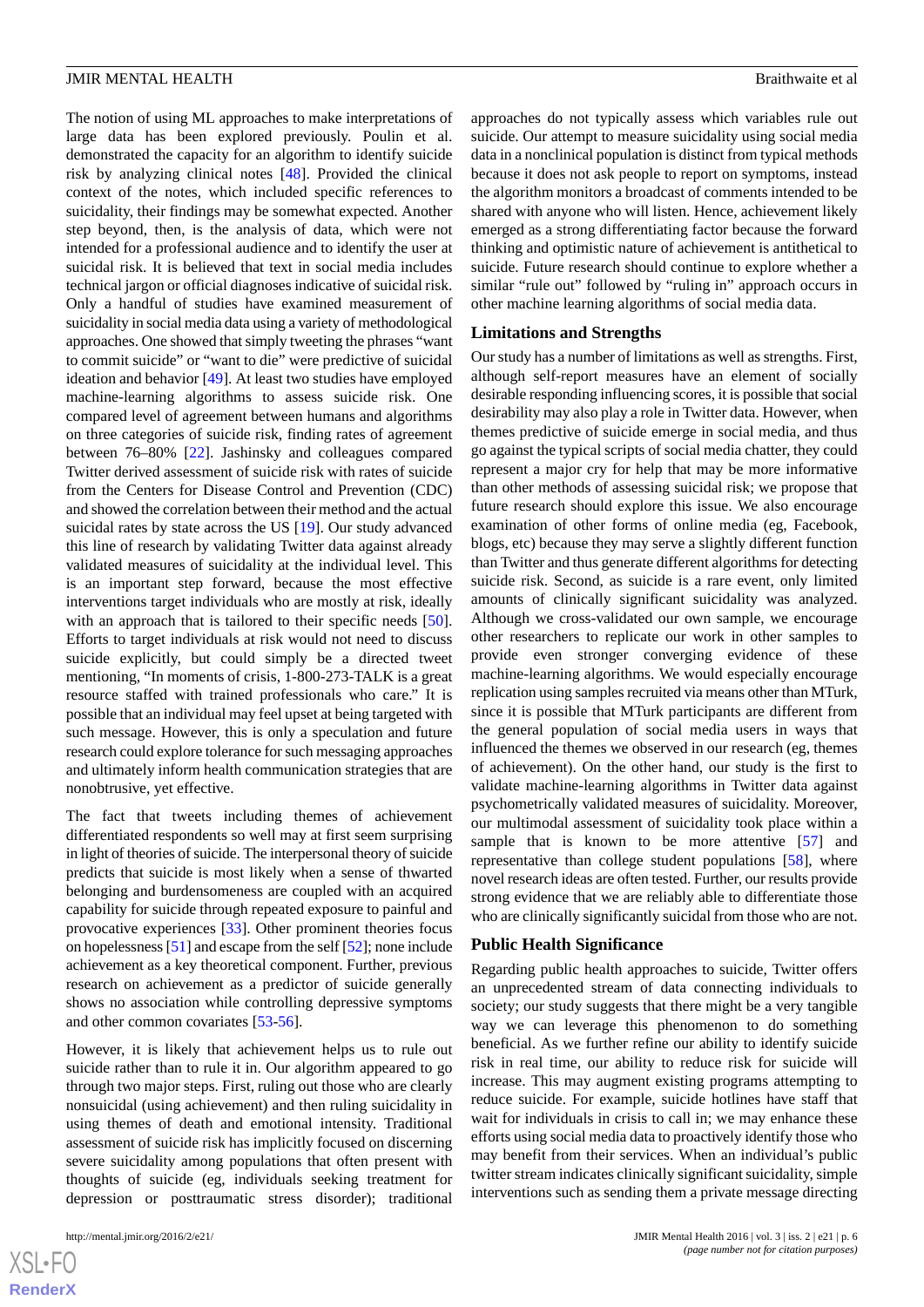them to 1-800-273-TALK is almost effortless to do, but may have a significant impact. Simple interventions that foster belongingness or connect people to reach-out-and-talkto-someone resources are likely to help anyone virtually. An important study showed that simply sending follow-up letters to individuals who had been previously hospitalized for suicide or depression reduced the rate of subsequent suicide compared to those who received no such contact[\[59](#page-8-15)]. We believe that expanding our portfolio of approaches to include surveillance of social media in order to identify and prevent suicide across the entire population of those who use social media has the

potential to substantially reduce the incidence of suicide in the US.

The White House has indicated that suicide prevention is a top priority and has funded a number of initiatives attempting to reduce suicide [\[60](#page-8-16)]. However, many attempts to reduce suicide are marked by good intentions but lack a strong empirical base and reach only a limited number of people. In order to extend our reach in a way that can commensurate with the problem of suicide, we need to move beyond status quo approaches that wait for people to seek treatment when they are in deep distress and instead seek them out before they reach the point of crisis.

### **Conflicts of Interest**

None declared.

### <span id="page-6-0"></span>**References**

- <span id="page-6-1"></span>1. Centers for Disease Control and Prevention. 2015. Fatal injury data URL:<http://www.cdc.gov/injury/wisqars/fatal.html> [accessed 2016-04-22] [\[WebCite Cache ID 6gxZ6RHuC\]](http://www.webcitation.org/

                                6gxZ6RHuC)
- <span id="page-6-2"></span>2. World Health Organization. Prevention suicide: a global imperative. Geneva, Switzerland: World Health Organization; 2014.
- <span id="page-6-3"></span>3. Gaynes BN, West SL, Ford CA, Frame P, Klein J, Lohr KN, U.S. Preventive Services Task Force. Screening for suicide risk in adults: a summary of the evidence for the U.S. Preventive Services Task Force. Ann Intern Med 2004 May 18;140(10):822-835. [Medline: [15148072](http://www.ncbi.nlm.nih.gov/entrez/query.fcgi?cmd=Retrieve&db=PubMed&list_uids=15148072&dopt=Abstract)]
- <span id="page-6-5"></span><span id="page-6-4"></span>4. Hayashi H, Asaga A, Sakudoh M, Hoshino S, Katsuta S, Akine Y. [Linac based radiosurgery; a technical report]. No Shinkei Geka 1992 Jul;20(7):769-773. [Medline: [1630568\]](http://www.ncbi.nlm.nih.gov/entrez/query.fcgi?cmd=Retrieve&db=PubMed&list_uids=1630568&dopt=Abstract)
- <span id="page-6-6"></span>5. Scott M, Wilcox H, Huo Y, Turner JB, Fisher P, Shaffer D. School-based screening for suicide risk: balancing costs and benefits. Am J Public Health 2010 Sep;100(9):1648-1652. [doi: [10.2105/AJPH.2009.175224\]](http://dx.doi.org/10.2105/AJPH.2009.175224) [Medline: [20634467\]](http://www.ncbi.nlm.nih.gov/entrez/query.fcgi?cmd=Retrieve&db=PubMed&list_uids=20634467&dopt=Abstract)
- 6. Peña JB, Caine ED. Screening as an approach for adolescent suicide prevention. Suicide Life Threat Behav 2006 Dec;36(6):614-637. [doi: [10.1521/suli.2006.36.6.614](http://dx.doi.org/10.1521/suli.2006.36.6.614)] [Medline: [17250467](http://www.ncbi.nlm.nih.gov/entrez/query.fcgi?cmd=Retrieve&db=PubMed&list_uids=17250467&dopt=Abstract)]
- <span id="page-6-7"></span>7. Schwartz HA, Ungar LH. Data-Driven Content Analysis of Social Media: A Systematic Overview of Automated Methods. The ANNALS of the American Academy of Political and Social Science 2015 Apr 09;659(1):78-94. [doi: [10.1177/0002716215569197\]](http://dx.doi.org/10.1177/0002716215569197)
- <span id="page-6-9"></span><span id="page-6-8"></span>8. Aslam AA, Tsou M, Spitzberg BH, An L, Gawron JM, Gupta DK, et al. The reliability of tweets as a supplementary method of seasonal influenza surveillance. J Med Internet Res 2014;16(11):e250 [\[FREE Full text\]](http://www.jmir.org/2014/11/e250/) [doi: [10.2196/jmir.3532\]](http://dx.doi.org/10.2196/jmir.3532) [Medline: [25406040](http://www.ncbi.nlm.nih.gov/entrez/query.fcgi?cmd=Retrieve&db=PubMed&list_uids=25406040&dopt=Abstract)]
- <span id="page-6-10"></span>9. Paul M, Dredze M. You are what you tweet: analyzing Twitter for public health. 2011 Presented at: Proceedings of the Fifth International AAAI Conference on Weblogs and Social Media; 2011; Barcelona, Spain.
- <span id="page-6-11"></span>10. Eichstaedt JC, Schwartz HA, Kern ML, Park G, Labarthe DR, Merchant RM, Seligman Martin E P. Psychological language on Twitter predicts county-level heart disease mortality. Psychol Sci 2015 Feb;26(2):159-169 [[FREE Full text](http://europepmc.org/abstract/MED/25605707)] [doi: [10.1177/0956797614557867\]](http://dx.doi.org/10.1177/0956797614557867) [Medline: [25605707\]](http://www.ncbi.nlm.nih.gov/entrez/query.fcgi?cmd=Retrieve&db=PubMed&list_uids=25605707&dopt=Abstract)
- <span id="page-6-12"></span>11. West JH, Hall PC, Hanson CL, Prier K, Giraud-Carrier C, Neeley ES, et al. Temporal variability of problem drinking on Twitter. OJPM 2012;02(01):43-48. [doi: [10.4236/ojpm.2012.21007\]](http://dx.doi.org/10.4236/ojpm.2012.21007)
- <span id="page-6-13"></span>12. Hanson CL, Cannon B, Burton S, Giraud-Carrier C. An exploration of social circles and prescription drug abuse through Twitter. J Med Internet Res 2013;15(9):e189 [\[FREE Full text\]](http://www.jmir.org/2013/9/e189/) [doi: [10.2196/jmir.2741\]](http://dx.doi.org/10.2196/jmir.2741) [Medline: [24014109\]](http://www.ncbi.nlm.nih.gov/entrez/query.fcgi?cmd=Retrieve&db=PubMed&list_uids=24014109&dopt=Abstract)
- <span id="page-6-14"></span>13. Hanson CL, Burton SH, Giraud-Carrier C, West JH, Barnes MD, Hansen B. Tweaking and tweeting: exploring Twitter for nonmedical use of a psychostimulant drug (Adderall) among college students. J Med Internet Res 2013;15(4):e62 [[FREE](http://www.jmir.org/2013/4/e62/) [Full text\]](http://www.jmir.org/2013/4/e62/) [doi: [10.2196/jmir.2503](http://dx.doi.org/10.2196/jmir.2503)] [Medline: [23594933\]](http://www.ncbi.nlm.nih.gov/entrez/query.fcgi?cmd=Retrieve&db=PubMed&list_uids=23594933&dopt=Abstract)
- <span id="page-6-15"></span>14. Prier K, Smith M, Giraud-Carrier C, Hanson C. Identifying health related topics on twitter: An exploration of tobacco-related tweets as a test topic. 2011 Presented at: Proceedings of the 4th International Conference on Social Computing, Behavioral-Cultural Modeling and Prediction; March 29-31, 2011; College Park, MD.
- <span id="page-6-16"></span>15. Eysenbach G. Infodemiology and infoveillance: framework for an emerging set of public health informatics methods to analyze search, communication and publication behavior on the Internet. J Med Internet Res 2009;11(1):e11 [[FREE Full](http://www.jmir.org/2009/1/e11/) [text](http://www.jmir.org/2009/1/e11/)] [doi: [10.2196/jmir.1157](http://dx.doi.org/10.2196/jmir.1157)] [Medline: [19329408](http://www.ncbi.nlm.nih.gov/entrez/query.fcgi?cmd=Retrieve&db=PubMed&list_uids=19329408&dopt=Abstract)]
- 16. Eysenbach G. Infodemiology and infoveillance tracking online health information and cyberbehavior for public health. Am J Prev Med 2011 May;40(5 Suppl 2):S154-S158. [doi: [10.1016/j.amepre.2011.02.006](http://dx.doi.org/10.1016/j.amepre.2011.02.006)] [Medline: [21521589](http://www.ncbi.nlm.nih.gov/entrez/query.fcgi?cmd=Retrieve&db=PubMed&list_uids=21521589&dopt=Abstract)]
- 17. Cummins N, Scherer S, Krajewski J, Schnieder S, Epps J, Quatieri TF. A review of depression and suicide risk assessment using speech analysis. Speech Communication 2015 Jul;71:10-49. [doi: [10.1016/j.specom.2015.03.004](http://dx.doi.org/10.1016/j.specom.2015.03.004)]

[XSL](http://www.w3.org/Style/XSL)•FO **[RenderX](http://www.renderx.com/)**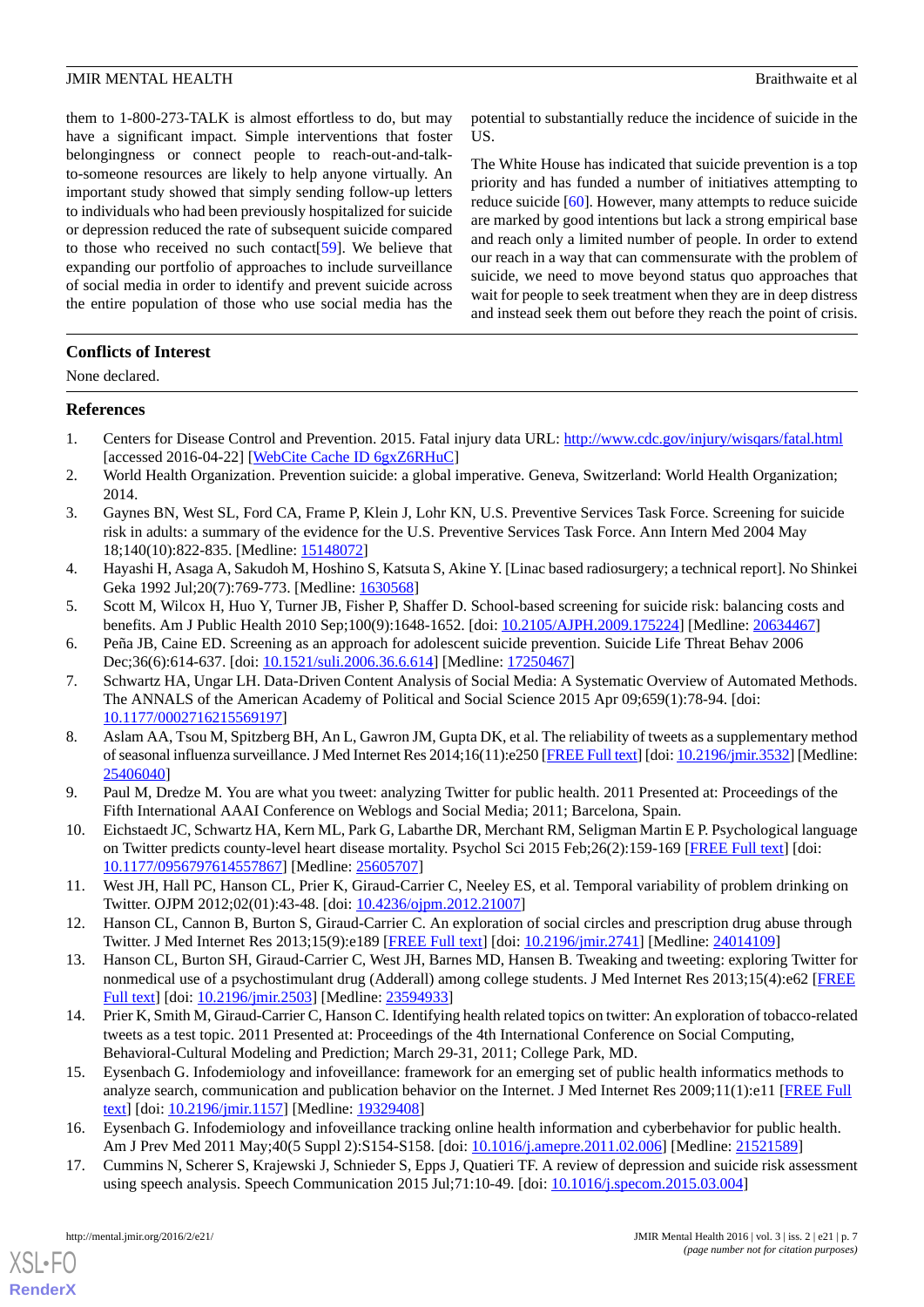- <span id="page-7-0"></span>18. De Choudhury M, Counts S, Horvitz E. Social media as a measurement tool of depression in populations. 2013 Presented at: Proceedings of the 5th Annual ACM Web Science Conference; March 2-4, 2013; Paris, France.
- <span id="page-7-17"></span>19. Jashinsky J, Burton SH, Hanson CL, West J, Giraud-Carrier C, Barnes MD, et al. Tracking suicide risk factors through Twitter in the US. Crisis 2014;35(1):51-59. [doi: [10.1027/0227-5910/a000234](http://dx.doi.org/10.1027/0227-5910/a000234)] [Medline: [24121153\]](http://www.ncbi.nlm.nih.gov/entrez/query.fcgi?cmd=Retrieve&db=PubMed&list_uids=24121153&dopt=Abstract)
- <span id="page-7-1"></span>20. Coppersmith G, Dredze M, Harman C, Hollingshead K, Mitchell M. CLPsych 2015 shared task: Depression and PTSD on Twitter. 2015 Presented at: Proceedings of the 2nd Workshop on Computational Linguistics and Clinical Psychology; May 31-June 5, 2015; Denver, Colorado.
- <span id="page-7-2"></span>21. Huang X, Zhang L, Chiu D, Liu T, Li X, Zhu T. Detecting suicidal ideation in Chinese microblogs with psychological lexicons. 2014 Presented at: Proceedings of the 11th International Conference on Ubiquitous Intelligence and Computing and 11th International Conference on Autonomic and Trusted Computing and 14th International Conference on Scalable Computing and Communications; December 9-12, 2014; Bali, Indonesia.
- <span id="page-7-16"></span>22. O'Dea B, Wan S, Batterham PJ, Calear AL, Paris C, Christensen H. Detecting suicidality on Twitter. Internet Interventions 2015 May;2(2):183-188. [doi: [10.1016/j.invent.2015.03.005\]](http://dx.doi.org/10.1016/j.invent.2015.03.005)
- 23. Guan L, Hao B, Cheng Q, Yip PS, Zhu T. Identifying Chinese Microblog Users With High Suicide Probability Using Internet-Based Profile and Linguistic Features: Classification Model. JMIR Mental Health 2015 May 12;2(2):e17. [doi: [10.2196/mental.4227\]](http://dx.doi.org/10.2196/mental.4227)
- <span id="page-7-3"></span>24. Sueki H. The association of suicide-related Twitter use with suicidal behaviour: a cross-sectional study of young internet users in Japan. J Affect Disord 2015 Jan 1;170:155-160. [doi: [10.1016/j.jad.2014.08.047](http://dx.doi.org/10.1016/j.jad.2014.08.047)] [Medline: [25240843](http://www.ncbi.nlm.nih.gov/entrez/query.fcgi?cmd=Retrieve&db=PubMed&list_uids=25240843&dopt=Abstract)]
- <span id="page-7-4"></span>25. Kumar M, Dredze M, Coppersmith G, De CM. Detecting changes in suicide content manifested in social media following celebrity suicides. 2015 Presented at: Proceedings of the 26th ACM Conference on Hypertext & Social Media; 2015; KalKanli, Cyprus.
- 26. Thompson P, Bryan C, Poulin C. Predicting military and veteran suicide risk: Cultural aspects. In: Predicting military and veteran suicide risk: Cultural aspects. 2014 Presented at: Proceedings of the Workshop on Computational Linguistics and Clinical Psychology; June 27, 2014; Baltimore, Maryland.
- 27. Coppersmith G, Dredze M, Harman C. Quantifying Mental Health Signals on Twitter. 2014 Presented at: Proceedings of the Workshop on Computational Linguistics and Clinical Psychology; June 27, 2014; Baltimore, Maryland.
- 28. Schwartz H, Eichstaedt J, Kern M, Park G, Sap M, Stillwell D, et al. Towards Assessing Changes in Degree of Depression through Facebook. 2014 Presented at: Proceedings of the Workshop on Computational Linguistics and Clinical Psychology; June 27, 2014; Baltimore, Maryland.
- <span id="page-7-6"></span><span id="page-7-5"></span>29. Mitchell M, Hollingshead K, Coppersmith G. Quantifying the Language of Schizophrenia in Social Media. 2015 Presented at: Proceedings of the Workshop on Computational Linguistics and Clinical Psychology; May 31-June 5, 2015; Denver Colorado.
- <span id="page-7-7"></span>30. Pedersen T. Screening Twitter Users for Depression and PTSD with Lexical Decision Lists. 2015 Presented at: Proceedings of the Workshop on Computational Linguistics and Clinical Psychology; May 31-June 5, 2015; Denver, Colorado.
- <span id="page-7-8"></span>31. Robinson J, Cox G, Bailey E, Hetrick S, Rodrigues M, Fisher S, et al. Social media and suicide prevention: a systematic review. Early Interv Psychiatry 2016 Apr;10(2):103-121. [doi: [10.1111/eip.12229\]](http://dx.doi.org/10.1111/eip.12229) [Medline: [25702826\]](http://www.ncbi.nlm.nih.gov/entrez/query.fcgi?cmd=Retrieve&db=PubMed&list_uids=25702826&dopt=Abstract)
- <span id="page-7-9"></span>32. Joiner TE, Pfaff JJ, Acres JG. A brief screening tool for suicidal symptoms in adolescents and young adults in general health settings: reliability and validity data from the Australian National General Practice Youth Suicide Prevention Project. Behav Res Ther 2002 Apr;40(4):471-481. [Medline: [12008659\]](http://www.ncbi.nlm.nih.gov/entrez/query.fcgi?cmd=Retrieve&db=PubMed&list_uids=12008659&dopt=Abstract)
- <span id="page-7-10"></span>33. Van Orden Kimberly A, Witte TK, Cukrowicz KC, Braithwaite SR, Selby EA, Joiner TE. The interpersonal theory of suicide. Psychol Rev 2010 Apr;117(2):575-600 [[FREE Full text](http://europepmc.org/abstract/MED/20438238)] [doi: [10.1037/a0018697](http://dx.doi.org/10.1037/a0018697)] [Medline: [20438238\]](http://www.ncbi.nlm.nih.gov/entrez/query.fcgi?cmd=Retrieve&db=PubMed&list_uids=20438238&dopt=Abstract)
- <span id="page-7-11"></span>34. Van Orden Kimberly A, Witte TK, Gordon KH, Bender TW, Joiner TE. Suicidal desire and the capability for suicide: tests of the interpersonal-psychological theory of suicidal behavior among adults. J Consult Clin Psychol 2008 Feb;76(1):72-83. [doi: [10.1037/0022-006X.76.1.72](http://dx.doi.org/10.1037/0022-006X.76.1.72)] [Medline: [18229985](http://www.ncbi.nlm.nih.gov/entrez/query.fcgi?cmd=Retrieve&db=PubMed&list_uids=18229985&dopt=Abstract)]
- <span id="page-7-13"></span><span id="page-7-12"></span>35. Peer E, Vosgerau J, Acquisti A. Reputation as a sufficient condition for data quality on Amazon Mechanical Turk. Behav Res Methods 2014 Dec;46(4):1023-1031. [doi: [10.3758/s13428-013-0434-y](http://dx.doi.org/10.3758/s13428-013-0434-y)] [Medline: [24356996\]](http://www.ncbi.nlm.nih.gov/entrez/query.fcgi?cmd=Retrieve&db=PubMed&list_uids=24356996&dopt=Abstract)
- 36. Pennebaker J, Boyd R, Jordan K, Blackburn K. The development and psychometric properties of LIWC. 2015. URL: [http:/](http://www.liwc.net/LIWC2007LanguageManual.pdf) [/www.liwc.net/LIWC2007LanguageManual.pdf](http://www.liwc.net/LIWC2007LanguageManual.pdf) [accessed 2016-04-22] [\[WebCite Cache ID 6gxWUbZrq\]](http://www.webcitation.org/

                                6gxWUbZrq)
- <span id="page-7-14"></span>37. Golder SA, Macy MW. Diurnal and seasonal mood vary with work, sleep, and daylength across diverse cultures. Science 2011 Sep 30;333(6051):1878-1881 [[FREE Full text](http://www.sciencemag.org/cgi/pmidlookup?view=long&pmid=21960633)] [doi: [10.1126/science.1202775\]](http://dx.doi.org/10.1126/science.1202775) [Medline: [21960633](http://www.ncbi.nlm.nih.gov/entrez/query.fcgi?cmd=Retrieve&db=PubMed&list_uids=21960633&dopt=Abstract)]
- <span id="page-7-15"></span>38. De Choudhury M, Counts S, Horvitz E. Major life changes and behavioral markers in social media: case of childbirth. 2013 Presented at: Proceedings of the Conference on Computer Supported Cooperative Work; February 23-27, 2013; San Antonio, Texas.
- 39. Stirman SW, Pennebaker JW. Word use in the poetry of suicidal and nonsuicidal poets. Psychosom Med 2001;63(4):517-522. [Medline: [11485104](http://www.ncbi.nlm.nih.gov/entrez/query.fcgi?cmd=Retrieve&db=PubMed&list_uids=11485104&dopt=Abstract)]
- 40. Garcia-Caballero A, Jimenez J, Fernandez-Cabana M, Garcia-Lado I. Last Words: An LIWC Analysis of Suicide Notes from Spain. Eur Psychiat 2012;27.
- 41. Fernández-Cabana M, García-Caballero A, Alves-Pérez MT, García-García MJ, Mateos R. Suicidal traits in Marilyn Monroe's Fragments: an LIWC analysis. Crisis 2013;34(2):124-130. [doi: [10.1027/0227-5910/a000183\]](http://dx.doi.org/10.1027/0227-5910/a000183) [Medline: [23261910\]](http://www.ncbi.nlm.nih.gov/entrez/query.fcgi?cmd=Retrieve&db=PubMed&list_uids=23261910&dopt=Abstract)

[XSL](http://www.w3.org/Style/XSL)•FO **[RenderX](http://www.renderx.com/)**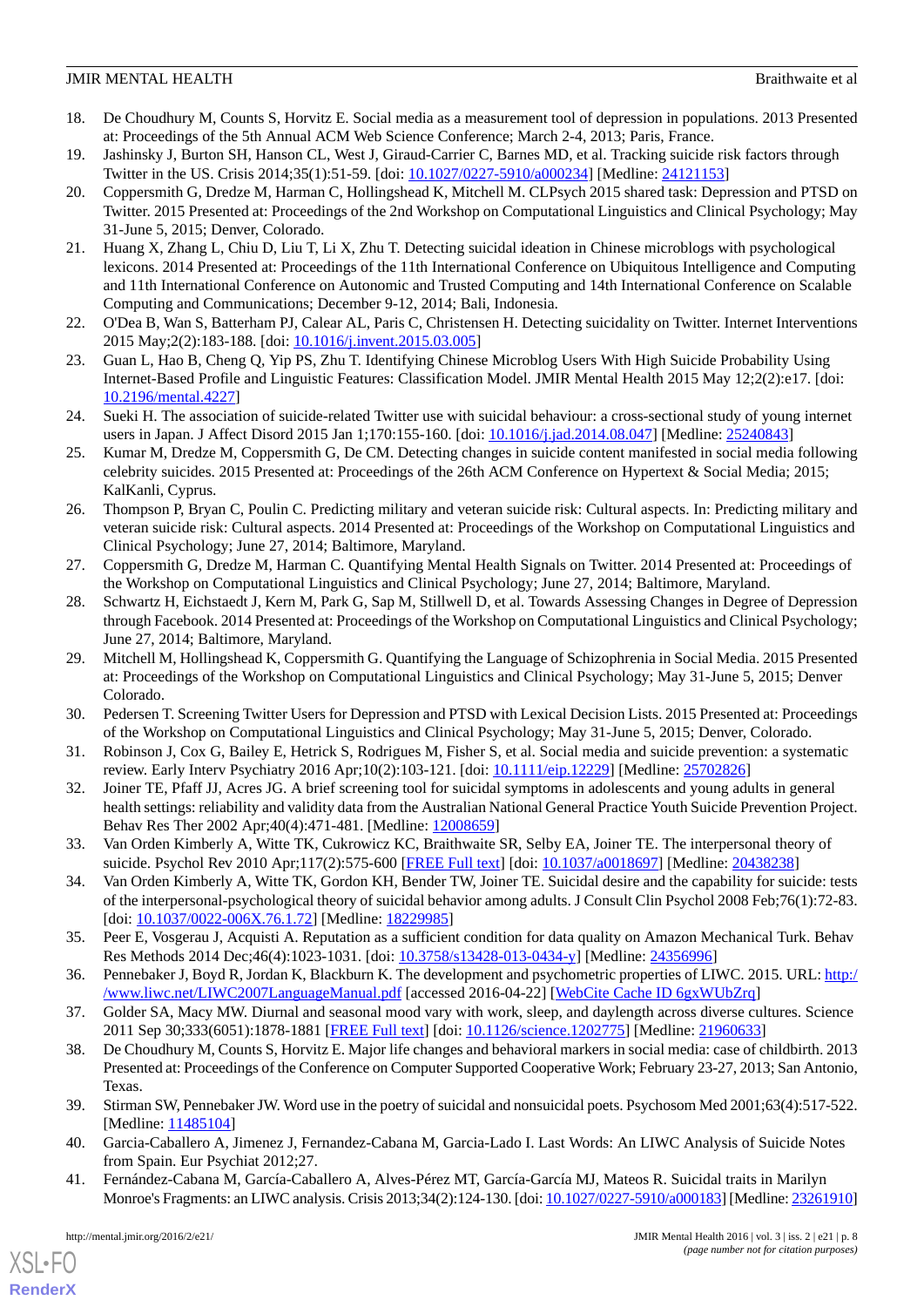- <span id="page-8-0"></span>42. Homan C, Johar R, Liu T, Lytle M, Silenzio V, Ovesdotter AC. Toward macro-insights for suicide prevention: Analyzing fine-grained distress at scale. 2014 Presented at: Proceedings of the Workshop on Computational Linguistics and Clinical Psychology; June 22-27, 2014; Baltimore, Maryland.
- <span id="page-8-1"></span>43. Coppersmith G, Dredze M, Harman C, Hollingshead K. From ADHD to SAD: Analyzing the language of mental health on Twitter through self-reported diagnoses. 2015 Presented at: Proceedings of the Workshop on Computational Linguistics and Clinical Psychology; May 31-June 5, 2015; Denver, Colorado.
- <span id="page-8-3"></span><span id="page-8-2"></span>44. Kang R, Brown S, Dabbish L, Kielser S. Privacy attitudes of Mechanical Turk workers and the U.S. public. 2014 Presented at: Proceedings of the Symposium on Usable Privacy and Security (SOUPS); July 9-11, 2014; Melo Park, California.
- <span id="page-8-4"></span>45. Silenzio Vincent M B, Duberstein PR, Tang W, Lu N, Tu X, Homan CM. Connecting the invisible dots: reaching lesbian, gay, and bisexual adolescents and young adults at risk for suicide through online social networks. Soc Sci Med 2009 Aug;69(3):469-474 [\[FREE Full text](http://europepmc.org/abstract/MED/19540641)] [doi: [10.1016/j.socscimed.2009.05.029](http://dx.doi.org/10.1016/j.socscimed.2009.05.029)] [Medline: [19540641](http://www.ncbi.nlm.nih.gov/entrez/query.fcgi?cmd=Retrieve&db=PubMed&list_uids=19540641&dopt=Abstract)]
- <span id="page-8-6"></span><span id="page-8-5"></span>46. Pedregosa F, Varoquaux G, Gramfort A, Michel V, Thirion B, Grisel O, et al. Scikit-learn: Machine Learning in Python. JMLR 2011;12:2825-2830.
- 47. Breiman L, Friedman J, Stone CJ, Olshen RA. Classification and regression trees. New York: Chapman & Hall; 1984.
- <span id="page-8-7"></span>48. Poulin C, Shiner B, Thompson P, Vepstas L, Young-Xu Y, Goertzel B, et al. Predicting the risk of suicide by analyzing the text of clinical notes. PloS ONE 2014;9(1):e85733. [doi: [10.1371/journal.pone.0091602](http://dx.doi.org/10.1371/journal.pone.0091602)]
- <span id="page-8-8"></span>49. Sueki H. The association of suicide-related Twitter use with suicidal behaviour: a cross-sectional study of young internet users in Japan. J Affect Disord 2015 Jan 1;170:155-160. [doi: [10.1016/j.jad.2014.08.047](http://dx.doi.org/10.1016/j.jad.2014.08.047)] [Medline: [25240843](http://www.ncbi.nlm.nih.gov/entrez/query.fcgi?cmd=Retrieve&db=PubMed&list_uids=25240843&dopt=Abstract)]
- <span id="page-8-9"></span>50. Coie JD, Watt NF, West SG, Hawkins JD, Asarnow JR, Markman HJ, et al. The science of prevention. A conceptual framework and some directions for a national research program. Am Psychol 1993 Oct;48(10):1013-1022. [Medline: [8256874\]](http://www.ncbi.nlm.nih.gov/entrez/query.fcgi?cmd=Retrieve&db=PubMed&list_uids=8256874&dopt=Abstract)
- <span id="page-8-11"></span><span id="page-8-10"></span>51. Beck AT, Brown GK, Steer RA, Kuyken W, Grisham J. Psychometric properties of the Beck Self-Esteem Scales. Behav Res Ther 2001 Jan;39(1):115-124. [Medline: [11125720\]](http://www.ncbi.nlm.nih.gov/entrez/query.fcgi?cmd=Retrieve&db=PubMed&list_uids=11125720&dopt=Abstract)
- 52. Baumeister RF. Suicide as escape from self. Psychol Rev 1990;97(1):90-113. [doi: [10.1037//0033-295X.97.1.90](http://dx.doi.org/10.1037//0033-295X.97.1.90)]
- 53. Canetto SS, Lester D. Love and achievement motives in women's and men's suicide notes. J Psychol 2002 Sep;136(5):573-576. [doi: [10.1080/00223980209605552](http://dx.doi.org/10.1080/00223980209605552)] [Medline: [12431040\]](http://www.ncbi.nlm.nih.gov/entrez/query.fcgi?cmd=Retrieve&db=PubMed&list_uids=12431040&dopt=Abstract)
- <span id="page-8-12"></span>54. Hull-Blanks EE, Kerr BA, Robinson Kurpius Sharon E. Risk factors of suicidal ideations and attempts in talented, at-risk girls. Suicide Life Threat Behav 2004;34(3):267-276. [doi: [10.1521/suli.34.3.267.42782](http://dx.doi.org/10.1521/suli.34.3.267.42782)] [Medline: [15385181\]](http://www.ncbi.nlm.nih.gov/entrez/query.fcgi?cmd=Retrieve&db=PubMed&list_uids=15385181&dopt=Abstract)
- <span id="page-8-13"></span>55. Klibert J, Langhinrichsen-Rohling J, Luna A, Robichaux M. Suicide proneness in college students: relationships with gender, procrastination, and achievement motivation. Death Stud 2011 Aug;35(7):625-645. [Medline: [24501841](http://www.ncbi.nlm.nih.gov/entrez/query.fcgi?cmd=Retrieve&db=PubMed&list_uids=24501841&dopt=Abstract)]
- <span id="page-8-14"></span>56. Lewis SA, Johnson J, Cohen P, Garcia M, Velez CN. Attempted suicide in youth: its relationship to school achievement, educational goals, and socioeconomic status. J Abnorm Child Psychol 1988 Aug;16(4):459-471. [Medline: [3221034\]](http://www.ncbi.nlm.nih.gov/entrez/query.fcgi?cmd=Retrieve&db=PubMed&list_uids=3221034&dopt=Abstract)
- <span id="page-8-15"></span>57. Hauser DJ, Schwarz N. Attentive Turkers: MTurk participants perform better on online attention checks than do subject pool participants. Behav Res Methods 2016 Mar;48(1):400-407. [doi: [10.3758/s13428-015-0578-z](http://dx.doi.org/10.3758/s13428-015-0578-z)] [Medline: [25761395\]](http://www.ncbi.nlm.nih.gov/entrez/query.fcgi?cmd=Retrieve&db=PubMed&list_uids=25761395&dopt=Abstract)
- <span id="page-8-16"></span>58. Buhrmester M, Kwang T, Gosling SD. Amazon's Mechanical Turk: A New Source of Inexpensive, Yet High-Quality, Data? Perspectives on Psychological Science 2011 Feb 03;6(1):3-5. [doi: [10.1177/1745691610393980](http://dx.doi.org/10.1177/1745691610393980)]
- 59. Motto JA, Bostrom AG. A randomized controlled trial of postcrisis suicide prevention. Psychiatr Serv 2001 Jun;52(6):828-833. [Medline: [11376235](http://www.ncbi.nlm.nih.gov/entrez/query.fcgi?cmd=Retrieve&db=PubMed&list_uids=11376235&dopt=Abstract)]
- 60. Clay R. Monitor on Psychology. Suicide prevention is a top White House prioirty URL: [http://www.apa.org/monitor/2014/](http://www.apa.org/monitor/2014/11/upfront-suicide.aspx) [11/upfront-suicide.aspx](http://www.apa.org/monitor/2014/11/upfront-suicide.aspx) [accessed 2016-04-22] [\[WebCite Cache ID 6gxYxNd1S](http://www.webcitation.org/

                                6gxYxNd1S)]

*Edited by P Bamidis; submitted 16.06.15; peer-reviewed by G Coppersmith, B Spitzberg, L LItman, MH Tsou, S Konstantinidis; comments to author 20.07.15; revised version received 04.02.16; accepted 25.02.16; published 16.05.16*

#### *Please cite as:*

*Braithwaite SR, Giraud-Carrier C, West J, Barnes MD, Hanson CL Validating Machine Learning Algorithms for Twitter Data Against Established Measures of Suicidality JMIR Mental Health 2016;3(2):e21 URL: <http://mental.jmir.org/2016/2/e21/> doi: [10.2196/mental.4822](http://dx.doi.org/10.2196/mental.4822) PMID: [27185366](http://www.ncbi.nlm.nih.gov/entrez/query.fcgi?cmd=Retrieve&db=PubMed&list_uids=27185366&dopt=Abstract)*

©Scott R. Braithwaite, Christophe Giraud-Carrier, Josh West, Michael D. Barnes, Carl Lee Hanson. Originally published in JMIR Mental Health (http://mental.jmir.org), 16.05.2016. This is an open-access article distributed under the terms of the Creative Commons Attribution License (http://creativecommons.org/licenses/by/2.0/), which permits unrestricted use, distribution, and reproduction in any medium, provided the original work, first published in JMIR Mental Health, is properly cited. The complete

[XSL](http://www.w3.org/Style/XSL)•FO **[RenderX](http://www.renderx.com/)**